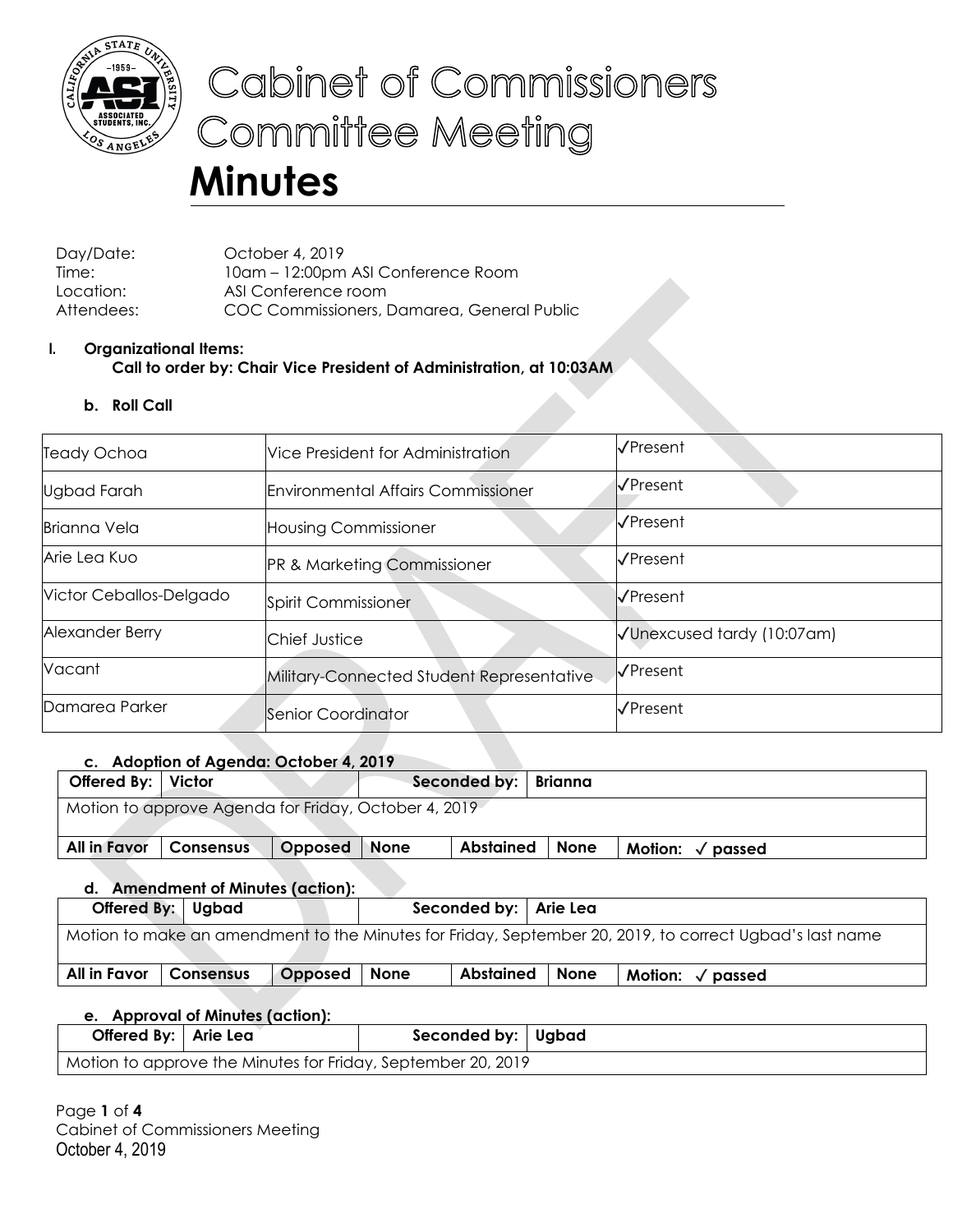| All in Favor   Consensus   Opposed   None |  |  | Abstained   None   Motion: √ passed |
|-------------------------------------------|--|--|-------------------------------------|

#### **II. Public Forum**

This time is allotted to members of the public to address the board regarding items not included on the meeting agenda. Speaker cards are available for those wanting to speak on agenda items as listed below. Those comments will be heard as the item is introduced.

#### **III. Discussion Items**

- **1. October 31: The Cabinet will discuss ideas for the upcoming event**
	- **Victor:** Housing and Teady went to the soccer field and we are planning how to do the student section. We will have music and reach out to housing and Greek life to advertise the game. We will also have a DJ.
	- **Teady**: We will be going to get supplies during the week, and we will have a section in the bleachers and we will have a little cemetery there. Decorating will start at 2pm.
- **2. International Festival: The Cabinet will receive final updates on the event**
	- **EX** Arie Lea: It will be November 21, from 10am-2pm, with an in-person rehearsal on November 5<sup>th</sup>. We'll need help for our ASI booth, and we'll need help with keeping performances going smoothly on the day of.
- **3. Eagles-Take-Flight Student Resource Fair: The Cabinet will receive information from PRMC Commissioner about the event.**
	- **Arie Lea**: We are having a student resource fair on November 14, from 11am-2pm. We have the Center for Academic Success, CSI, Veterans resource center, Student Health, Career center, Epic, Deans office. We are asking the centers to help us purchase snacks for students.
- **4. PINK GAME: The Cabinet will discuss ASI involvement and promo items.**
	- **Victor**: The PINK game is for breast cancer awareness and so we'll be handing out pink pins, shirts, and towels. We want to have a banner for this and is where we will first start the student section. We are trying to get Universal Studios to appear at the event with a character. It is October 18, 6:30pm-8:30pm. We are also planning to do Eaglechella for the next semester. It will be like Coachella and it will be a festival in the soccer arena with music and food. It will be open to all Cal State LA students.
	- **Teady**: There will be music with different hours with different music and we'll have backdrops for people to take pictures. We are trying to get more school spirit. We are thinking of bringing the EPC there to promote environmental issues.
	- **Victor**: We are also trying to not use paper for the surveys for the PINK game and will instead use a QR code to do it online.
- **5. Beach Clean-Up: The Cabinet will discuss event turnout and feedback.**
	- **Ugbad**: The event was very successful. Based on participant feedback, we will probably choose another beach to clean up that needs more cleaning up. We did follow our original learning outcomes and our strategic goals.
- **6. Housing: The Cabinet will receive an update from the Housing Commissioner about their program proposal in regard to October 31st**
	- **Brianna:** I would like to have some more promotional items to give to housing residents to get them interested in ASI. I've been working on trying to get the stairs decorated.
- 7. **Open forum**
	- **Alex**: The JRC had a planning meeting for the "Know Your Rights Panel". The initial one will be in Mid-November and hopefully in the spring we can have five events. Hopefully, we can get 6-8 speakers to have a panel to help students know their rights on campus, at the state-level, and at the federal-level. We would like to work with the Cabinet of Commissioners going forward. There will be a lot of information that is relevant to Cal State LA students and it should really help students who don't know what to do with their university rights. Speakers will have time to present and then there will be a question and answer session.

#### **IV. Reports:**

- **Vice President for Administration:** Please fill out the mid-year evaluations. I am working with Brianna and Victor on their program proposals. I am also going to reach out to the Career Center to work on a program with them. We also have a new Elections and Outreach Commissioner.
- **Spirit Commissioner:** We are working on the Oct 31 game and working on the student section. I am going to have a meeting to discuss Eaglechella and I'm trying to find sponsors for the event.
- **Environmental Affairs Commissioner:** I have information about the Urban Sustainability Symposium on campus this month. Thurs, Oct 24, 8am-1pm in golden eagle ballroom. This will bring researchers, students, faculty and others together to discuss Urban Sustainability. Nicole from food and water watch was interested in coming to Cal State LA to discuss how to help teach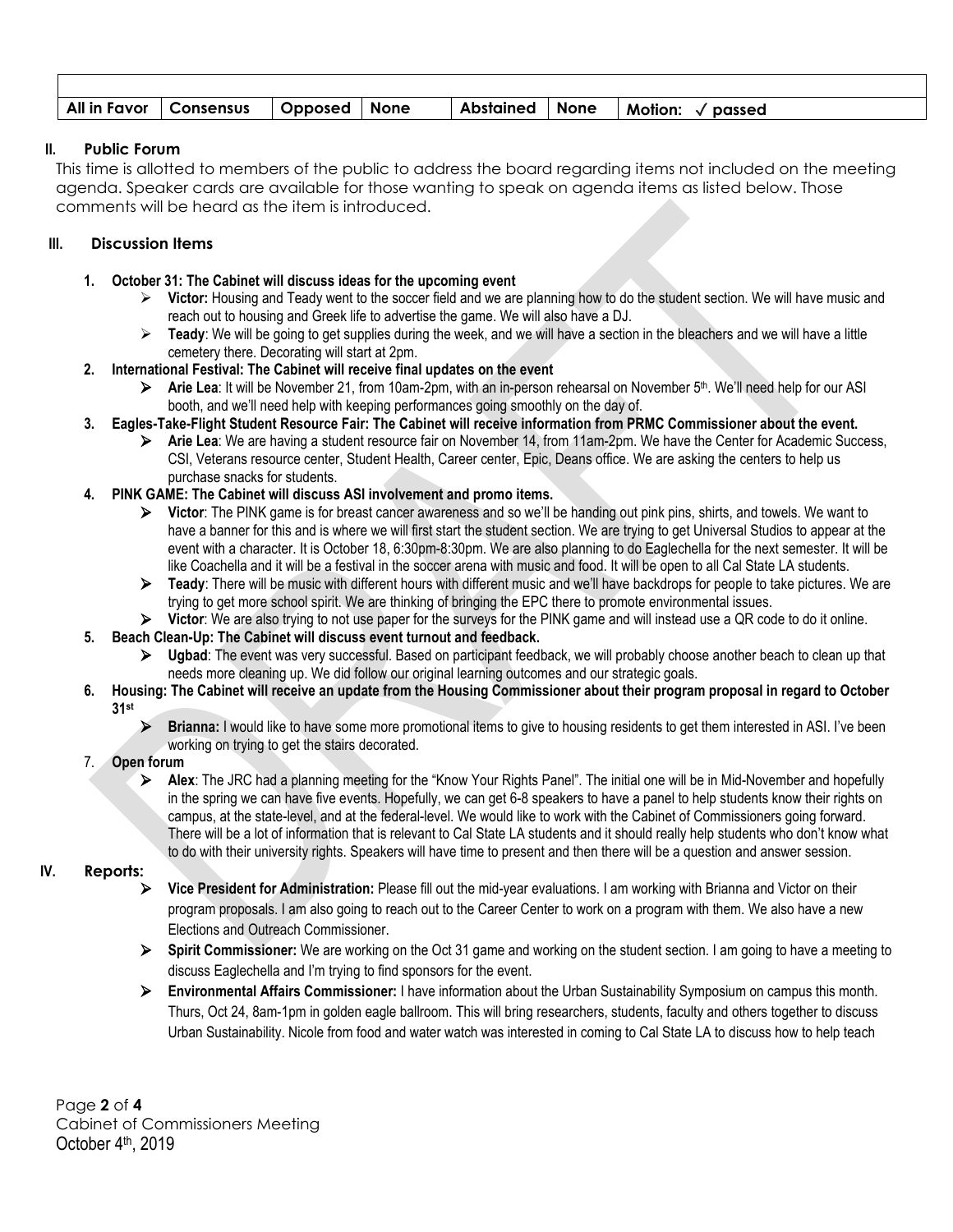students about how to preserve water and save money while doing that. I was thinking of reserving part of the library to talk with the DWP and have light refreshment. Hopefully, we can do this next semester, possibly on Earth Day.

- **Housing Representative:** We have our RHA board together and we have gotten most of the ideas figured out and we are going to present our ideas to the board and get everything going. We are trying to decide whether to do a seat at the table or a selfcare fair. Both are good ideas, but I am hoping we can do a seat at the table this month and the self-care fair next semester.
- **PR and Marketing Commissioner:** I finished the in-class presentation and tabling schedule for October and sent that out. I have finished most of the details for the International Festival and we are holding planning meetings for the student resource fair every Friday and are inviting the Screaming Eagles to come help us.
- **►** Senior Coordinator: For the "Life After College Event", I sat in the initial meeting and it was a good idea. We should have an event like this because it falls in line with our strategic planning. We had 278 participants for NVRD and it was a good turnout. We are also working with different departments about Cal State LA being a polling center and about how they will be introducing the new electronic polling system. There is also a collaboration between ASI, CSI, and the Health Center with Wellness Week for students.

#### **Adjournment**

| Offered By:   Arie Lea                     |           |         |             | Seconded By:   Victor |      |                            |  |  |
|--------------------------------------------|-----------|---------|-------------|-----------------------|------|----------------------------|--|--|
| Motion to adjourn the meeting at 11:03 am. |           |         |             |                       |      |                            |  |  |
|                                            |           |         |             |                       |      |                            |  |  |
| All in Favor                               | Consensus | Opposed | <b>None</b> | <b>Abstained</b>      | None | Motion: $\sqrt{\ }$ passed |  |  |

Page **3** of **4** Cabinet of Commissioners Meeting October 4<sup>th</sup>, 2019